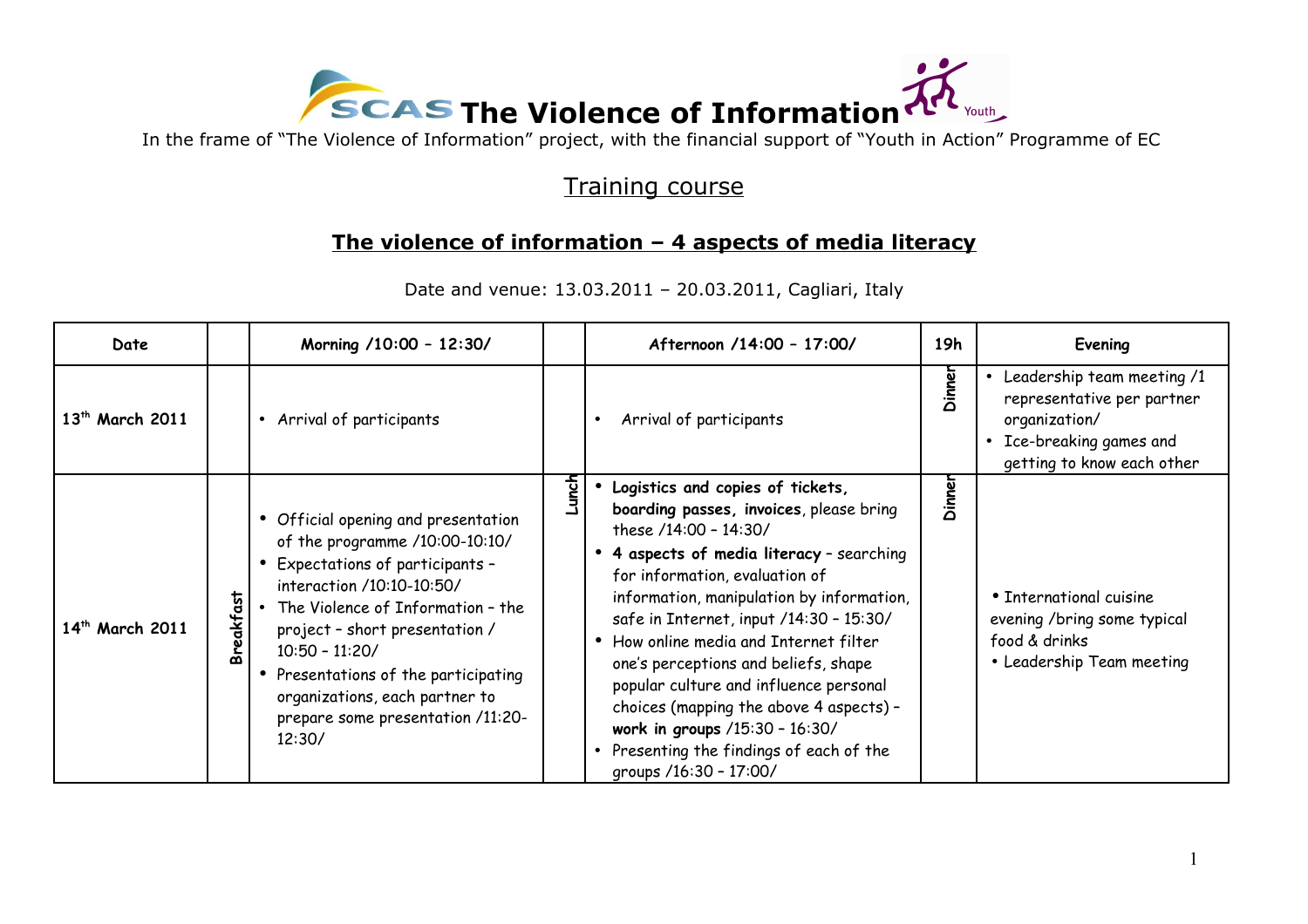

| 15 <sup>th</sup> March 2011 | eakfast<br>മ       | E-games usage in your country -<br>each group will have 25 min to<br>present what the situation in its<br>country is with the use of e-games<br>in non-formal and informal<br>education as well as in formal<br>education - give EXAMPLES. /<br>$10:00 - 12:30/$ | यू | Presenting the 4 e-games developed in<br>the frame of the project followed by<br>discussion /14:00 - 15:20/<br>How would you use the 4 e-games when<br>working with young people in your<br>organization - work in small groups /<br>$15:20 - 16:20/$<br>Presenting the findings of each of the<br>groups /16:20 - 17:00/ | g<br>Ξ<br>Θ | • Leadership Team meeting<br>• Interactive games |
|-----------------------------|--------------------|------------------------------------------------------------------------------------------------------------------------------------------------------------------------------------------------------------------------------------------------------------------|----|---------------------------------------------------------------------------------------------------------------------------------------------------------------------------------------------------------------------------------------------------------------------------------------------------------------------------|-------------|--------------------------------------------------|
| 16 <sup>th</sup> March 2011 | akfas <sup>.</sup> | Cultural programme - visiting<br>cultural places (expected some<br>proposal by Orientare)                                                                                                                                                                        |    | • Cultural programme and free time                                                                                                                                                                                                                                                                                        | Ξ<br>Θ      |                                                  |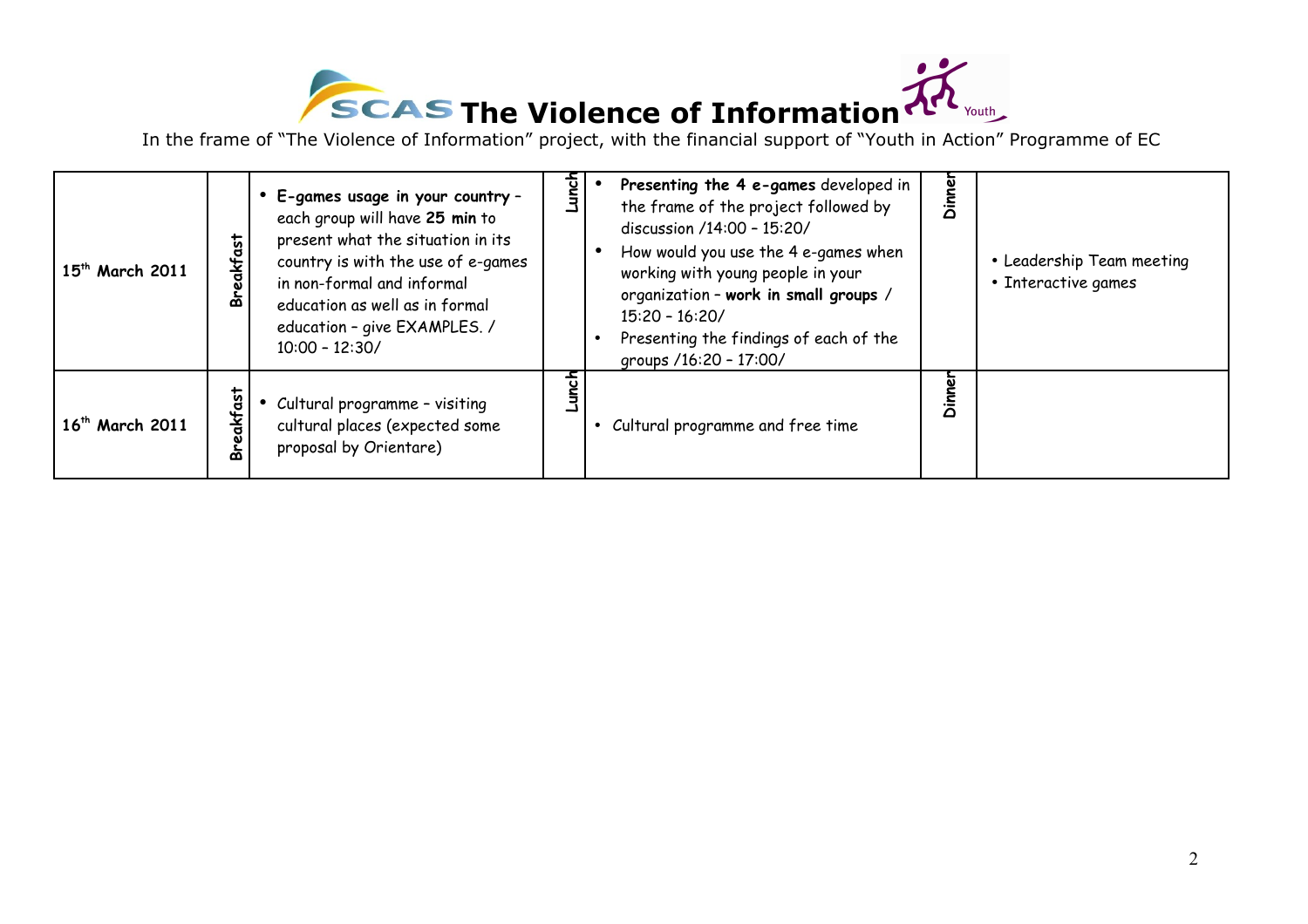

| 17 <sup>th</sup> March 2011 | <b>Breakfast</b> | MEDIA LITERACY EXPERIENCE<br>SHARED BY PARTNERS PART 1<br>(EACH PARTNER HAS TO PREPARE<br>SOME TOPIC RELATED TO MEDIA<br>LITERACY, 30 MIN!)<br>• Input by SCAS, Bulgaria /10:00 -<br>10:30/<br>Manipulation techniques in videos -<br>input by Youth 4 Media, Germany /<br>$10:30 - 11:00/$<br>• Social networks - the benefit and<br>the risk - input by Youth 4 Media,<br>Germany /11:00 - 11:30/<br>• How media uses language for<br>discriminating migrants - input by<br>Cazalla Intercultural, Spain /11:30<br>$-12:00/$<br>• Input by Orientare, Italy /12:00 -<br>12:30/ | <b>Lunch</b> | MEDIA LITERACY EXPERIENCE SHARED<br>BY PARTNERS PART 2<br>(EACH PARTNER HAS TO PREPARE<br>SOME TOPIC RELATED TO MEDIA<br>LITERACY, 30 MIN!)<br>• Input by Production School Hvidovre,<br>Denmark /14:00 - 14:30/<br>• Input by KIBLA, Slovenia /14:30 -<br>15:00/<br>• Searching for information using Boolean<br>logic - workshop /15:00 - 16:30/<br>• Presenting findings after the workshop /<br>16:30-17:00/<br>• Middle non-formal evaluation of the TC | Dinner | • Leadership Team meeting<br>• Interactive games |
|-----------------------------|------------------|----------------------------------------------------------------------------------------------------------------------------------------------------------------------------------------------------------------------------------------------------------------------------------------------------------------------------------------------------------------------------------------------------------------------------------------------------------------------------------------------------------------------------------------------------------------------------------|--------------|--------------------------------------------------------------------------------------------------------------------------------------------------------------------------------------------------------------------------------------------------------------------------------------------------------------------------------------------------------------------------------------------------------------------------------------------------------------|--------|--------------------------------------------------|
| 18 <sup>th</sup> March 2011 | Breakfast        | <b>Manipulation</b> by information -<br>$\bullet$<br>manipulating information, finding<br>out manipulated information and<br>explaining what exactly has been<br>manipulated - interactive workshop<br>$/10:00 - 12:00/$<br>Discussing the findings in plenary /<br>$12:00 - 12:30/$                                                                                                                                                                                                                                                                                             | Lunch        | • Evaluation of information - workshop /<br>$14:00 - 15:30/$<br>• Safe in Internet - workshop /15:30 -<br>17:00/<br>Meeting with local organizations or in<br>$\bullet$<br>municipality depending on availability of<br>municipality officials (expected some<br>proposal by Orientare)                                                                                                                                                                      | Dinner | • Leadership Team meeting<br>• Interactive games |